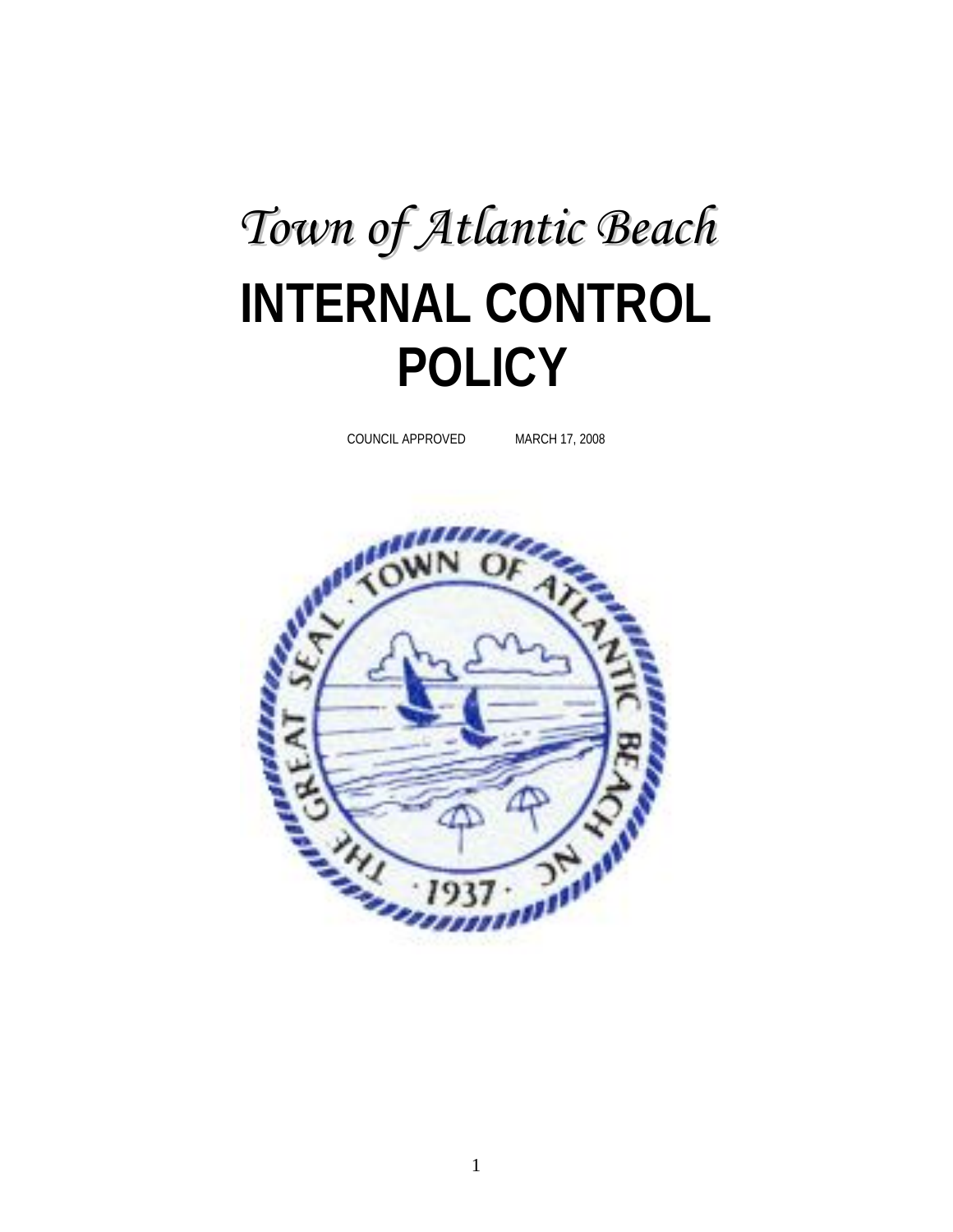# **Internal Control Policy**

The core of any business is its people-their individual attributes including integrity, ethical values and competence-and the environment in which they operate. They are the engine that drives the entity and the foundation on which everything else rests.

# **Purpose:**

 The Town of Atlantic Beach's internal control policy is to establish proper procedures and to safeguard the Town of Atlantic Beach's assets. This policy applies to all assets whether they are monetary or physical.

The Town Council, Town Manager, Finance Officer and Department Heads must use resources efficiently. By optimal use of those resources placed under our control, and effective management of the resources, the Town can achieve its goals, ensure compliance with all applicable laws and regulations and ensure reliability in financial reporting. Ultimately, the Town must report to the stakeholders who provide the resources.

As the Town designs and implements internal controls, an important fact to remember is that the cost of internal controls should never exceed the financial and nonfinancial benefits. When it is feasible or possible to separate incompatible duties, a rotation of duties should occur.

# **Definitions**:

| <b>Fraud Triangle</b>  | Consists of opportunity, motivation/pressure and rationalization.<br>These are the same factors to consider when looking to prevent<br>fraud.                                               |  |
|------------------------|---------------------------------------------------------------------------------------------------------------------------------------------------------------------------------------------|--|
| Deficiency             | Exists when the design or operation of a control does not allow<br>management in the normal course of performing assigned<br>functions to prevent or detect misstatement on a timely basis. |  |
| <b>Stakeholders</b>    | Citizens, customers and taxpayers                                                                                                                                                           |  |
| <b>Causes of Fraud</b> | Financial stress, addiction, disaffection, pathologies, and<br>opportunity can all be causes for people to commit fraud.                                                                    |  |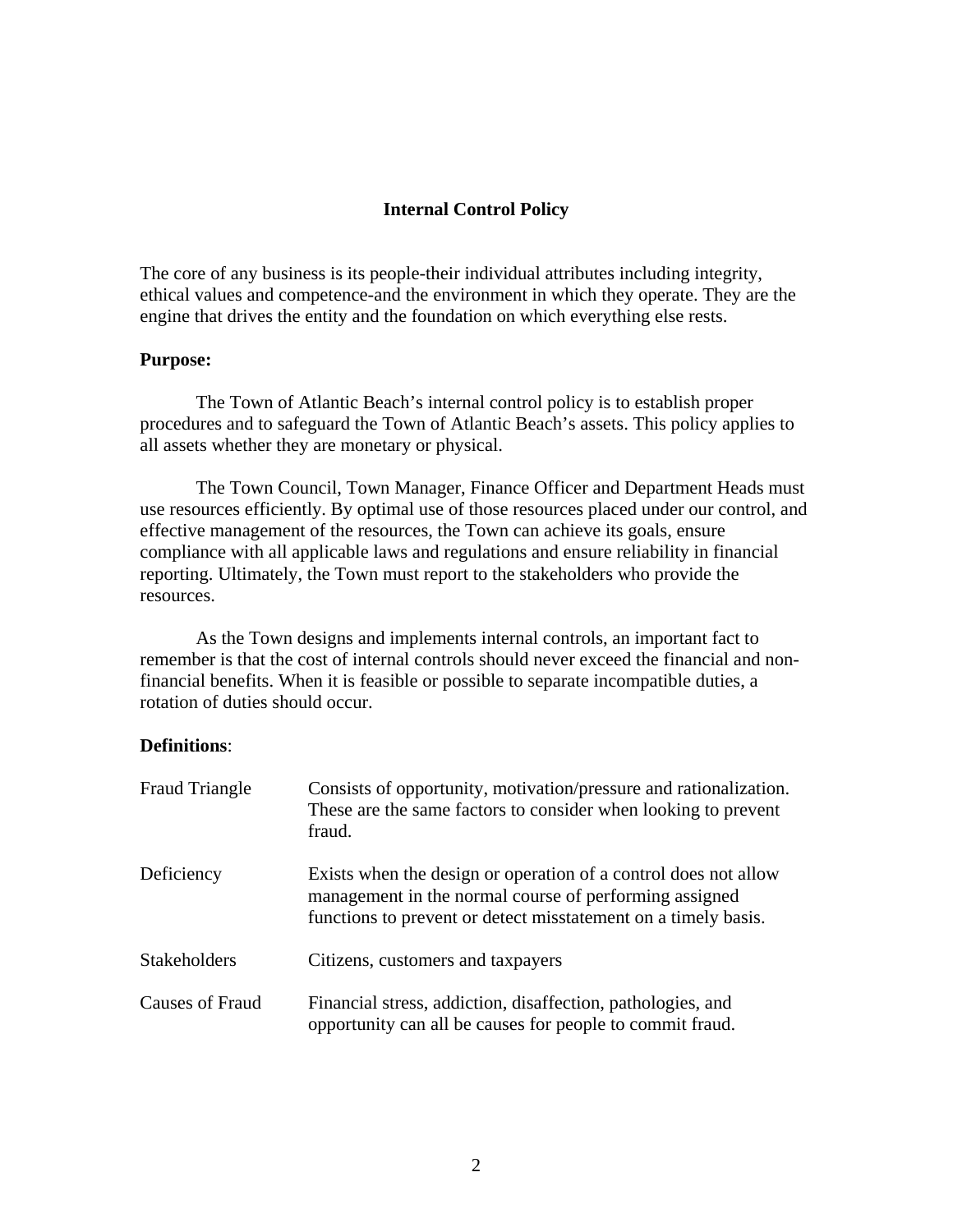| Cost of Fraud  | Fraud is expensive not only monetarily but it causes a loss of<br>confidence in the unit, loss of reputation of innocent third parties<br>and cost the perpetrator.                                                 |
|----------------|---------------------------------------------------------------------------------------------------------------------------------------------------------------------------------------------------------------------|
| Types of Fraud | There are many types of fraud but some of the common ones<br>include kiting, lapping, bid rigging, payroll fraud, healthcare<br>beneficiary fraud, false claims, double payments, charge-off and<br>disposal fraud. |

# **Roles:**

|                  | Council and Town Manager Set the standards for the control environment<br>Maintain ultimate accountability for internal controls and<br>for risk management citywide<br>Support the Town's control and risk management activities                                                                                                                                                                                                                                  |
|------------------|--------------------------------------------------------------------------------------------------------------------------------------------------------------------------------------------------------------------------------------------------------------------------------------------------------------------------------------------------------------------------------------------------------------------------------------------------------------------|
| Department Heads | Are directly responsible and accountable for the operations<br>Are responsible for the effectiveness of internal controls<br>and how they relate to the Town's objectives<br>Shall periodically assess risks and the control environment<br>Develop and implement action plans for improvement                                                                                                                                                                     |
| Finance          | Monitors the financial implications of operating<br>management responsibilities<br>Provides financial management and guidance to design<br>Establishes, executes and monitors for the adequacy of<br>internal controls<br>Provides support for risks and control assessment activities<br>Monitors exposure and makes recommendations<br>Validates adequacy and effectiveness of controls<br>Challenges and validates management control environment<br>assertions |
| Employees        | Will have the ability to communicate information without<br>fear of negative repercussions<br>Will have the ability to communicate upstream and<br>downstream with management<br>Will have regular and direct communication with<br>management                                                                                                                                                                                                                     |

# **Elements:**

The essential elements of an effective internal control structure include environment, accounting system, and control policies and procedures. Controls can be preventive in nature, detective, automated and manual. The Town's internal controls need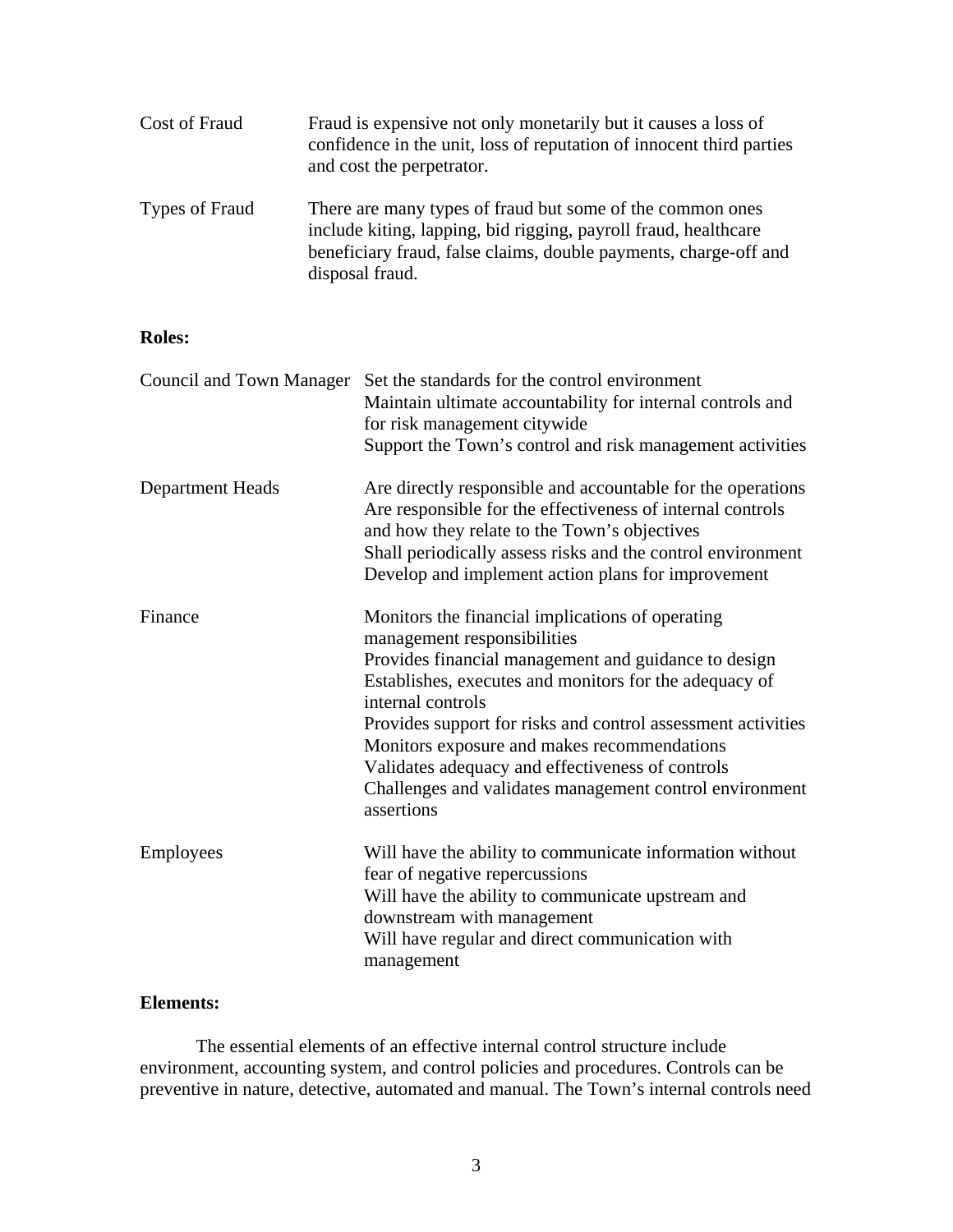to be defined, managed, measurable, repeatable, and ongoing. The Town's controls should be designed to remove as many elements from the fraud triangle as reasonable. All controls need to be reviewed periodically.

### **Environment:**

Management must be aware of the importance of internal controls, which requires an ongoing investment of time, effort and money. Management must resist the natural breakdown of internal controls and not create an environment where employees view controls as "red tape" in the way of doing a real job. Management has to set the tone, educate employees and provide resources. The Town must communicate the importance of internal controls to employees at all levels.

 Management must create a "corporate culture" that stresses the importance of internal controls and led by example. This requires the Town to have a rational and welldefined organizational structure with employee's assigned specific powers and responsibilities for which they are accountable. The assignment of authority and responsibility must be clearly communicated and documented along with clear reporting lines.

 It is important for the Town to avoid situations where "everyone is responsible" but "no one is responsible" The Organization needs to have sound personnel polices and practices with well-defined job descriptions and appropriate job qualifications. This can help to ensure that employees are competent for their assigned tasks. Applicants should be screened with background and reference checks before a job offer is extended. Depending on the position, a driving and credit report may need to be checked. All employees should receive a periodic evaluation and documentation of employee performance along with corrective action if needed. The Town needs to ensure that employee skills remain up-to-date by providing continual training and evaluation. Equal treatment of all employees regardless of position or title is a necessity. The Town will create and maintain a culture of honesty integrity and ethics.

 Management needs to monitor operations and investigate discrepancies between actual performance and anticipated results. Management should watch for red flags i.e. budget overruns, declining revenue, etc... The Governing Body oversees management on a continuing basis with the Governing Body having the final level of accountability for management.

Management's style affects "accepted" behavior for employees. Management's tone offsets if there are insignificant penalties for improper behavior or if there is pressure to meet unrealistic goals.

# **Risk Assessment, Identifying potential risks and Compensating controls**

 After the Town Council and the Town Manager have established objectives, the Town's Management Team can id risks to achieving those objectives, evaluate risks-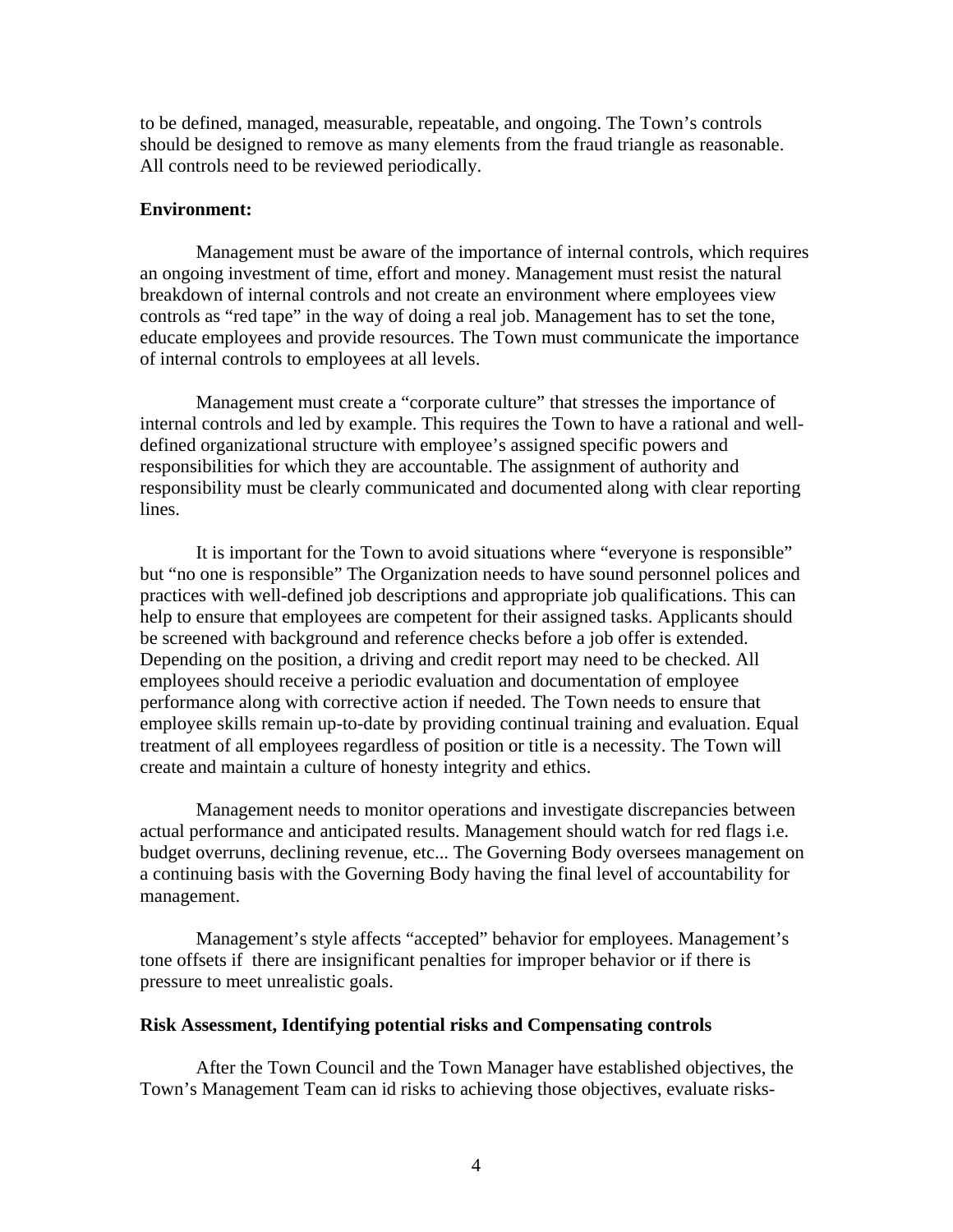likelihood and magnitude, prioritize the risks and design control activities to mitigate them. Management should consider the possible risks or exposures. The first would be to recognize the risks that currently exist or that have occurred in the past. Management needs to be complete and remember the rights and obligations of the stakeholders that are allocating the resources to the Town.

It is important that the Town align process-level risks with city-level risks. The risk assessment should be on-going and modified as changes occur in the operating environment. In identifying compensating controls, Management should consider who can authorize a transaction or event and is there a proper recording system and are the proper records being maintained. Additionally, Management must consider the security of assets and records. Is there proper segregation of incompatible duties such as the authorization of a transaction, proper record keeping and who has custody of the assets? Additionally, all processes should be evaluated for inherent risks and potential fraud, whether unintentional or through intentional error.

# **Types of Control:**

 There are various types of controls that can be implemented. These include detective controls where the Town uncovers problems after the fact or the Town can implement preventative controls where we attempt to stop problems from occurring in the first place. Additional controls can be manual where we consider the competence, experience and diligence of the persons performing the tasks or controls can be automatic through the use of information technology. Controls should also be quantitative and qualitative. These controls would include volume of activity, complexity of activities and exposure to losses.

# **Control policies and procedures to implement**

- 1. Id critical processes and establish objectives for those processes.
- 2. Id risks to achieve objectives and evaluate the likelihood and magnitude of the risks. Consider quantitative and qualitative factors.
- 3. Prioritize the risks and design control activities to mitigate them.
- 4. All transactions must be properly authorized.
- 5. Incompatible duties are segregated. Ideally no one individual should be able to perform record and authorize the transaction.
- 6. The custody of the asset resulting from the transaction needs to be ensured.
- 7. Accounting records and documentation are properly designed and maintained. The persons performing a transaction should not be entering the transactions in the Town's ledger. Periodic backups should be made and the Town's disaster recovery plan should be updated annually at a minimum.
- 8. Access to both assets and records is controlled.
- 9. Accounting data are periodically compared with underlying items they represent. At a minimum there should be periodic reconciliation of ledger accounts to include verifications and analytical review.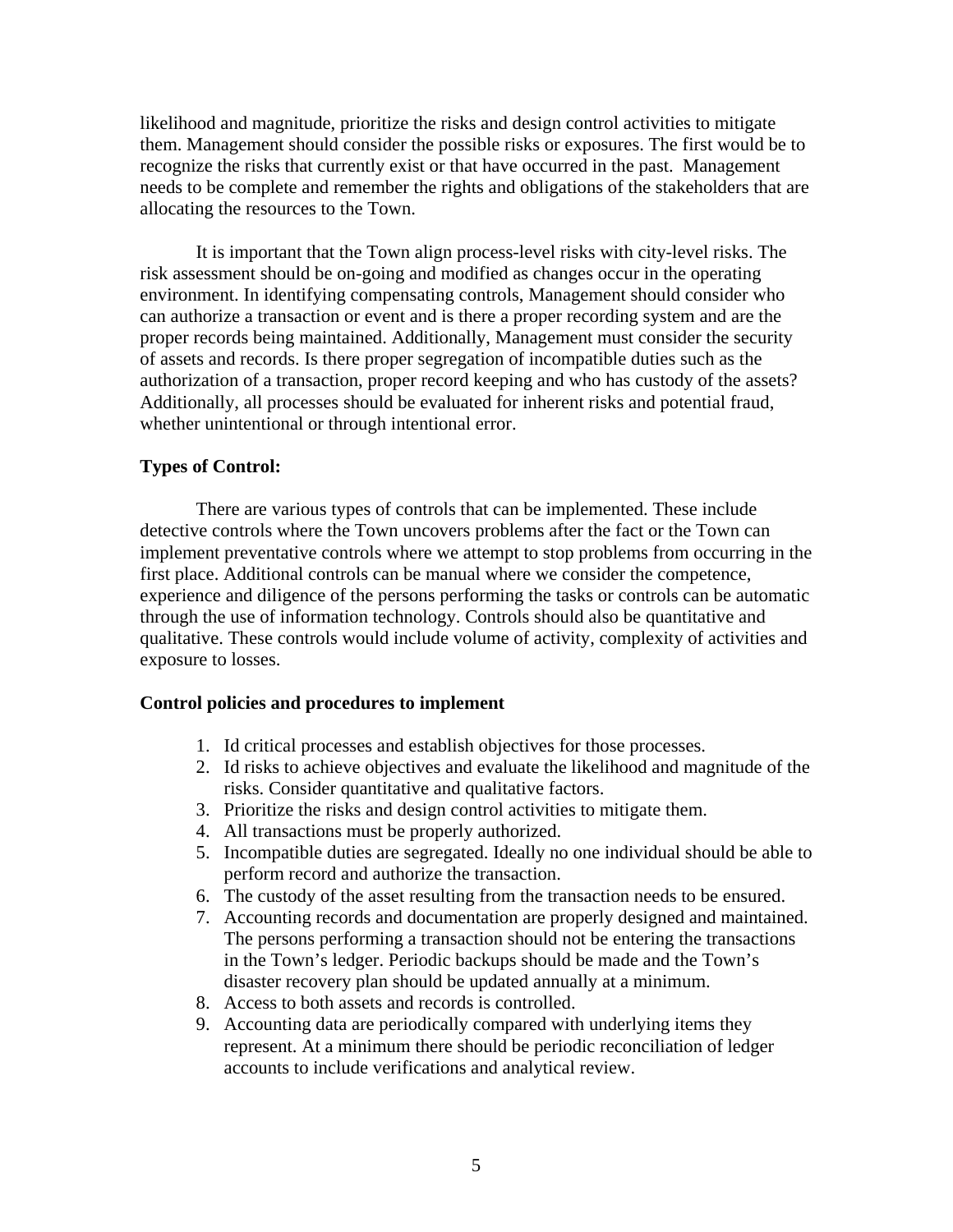These policies and procedures should be in writing stating which individuals have authority to authorize each different type of transaction. The policies and procedures should include documentation of how transactions and events are processed. A narrative "memo" describing how various transactions and events are processed along with who is performing each step of the process should be written. Additionally, the documentation should include what is involved in each step of the process being performed. Authorization should be obtained in advance and in writing and documentation of authorization should be maintained for later inspection.

#### **Internal Controls for Revenue and Collections**

The Town's billing system should be designed and maintained such that the wrong person or account is not billed (meter read matches meter billed), that incorrect amounts (wrong reads) are not billed and that the billing is recorded correctly ensuring reliable data for financial reporting.

 The Town of Atlantic Beach's Finance Staff shall design, implement and maintain safeguards such that cash cannot be recorded yet deposited, cash deposited yet not recorded and that the cash amount is not recorded incorrectly whether it is to the wrong account, the wrong amount or the wrong period.

In the handling of cash receipts, they must be recorded accurately and deposited along with being allocated correctly in the correct period and applied properly. This includes posting to the general ledger and the subsidiary ledgers (utility billing system), maintenance of the cashbook and the making of deposits.

# **Specific Controls**

 Cash is secured at all times either locked in the cash drawer or vault. Cash deposits are not counted at the counter in front of the customer.

No more than \$100 in twenty's or ten's will be in the cash drawer.

Cash is counted daily and deposited.

Deposits shall be compared to receipts and bank statement reconciled to the general ledger.

Performance indicators or "outliers" will be researched and reconciled.

The Finance Officer will review the number and reasons in regards to adjustments watching for significant monthly changes.

The Finance Officer will review the aging accounts receivable report (dollar amount and age of the accounts).

The Finance Officer will watch and identify any trends and will suggest an action plan to the Town Manager and Council.

#### **Internal Controls for Purchasing and Accounts Payable**

The Town's purchasing and accounts payable system should be designed and maintained such that the wrong person or account is not paid (vendor and invoice paid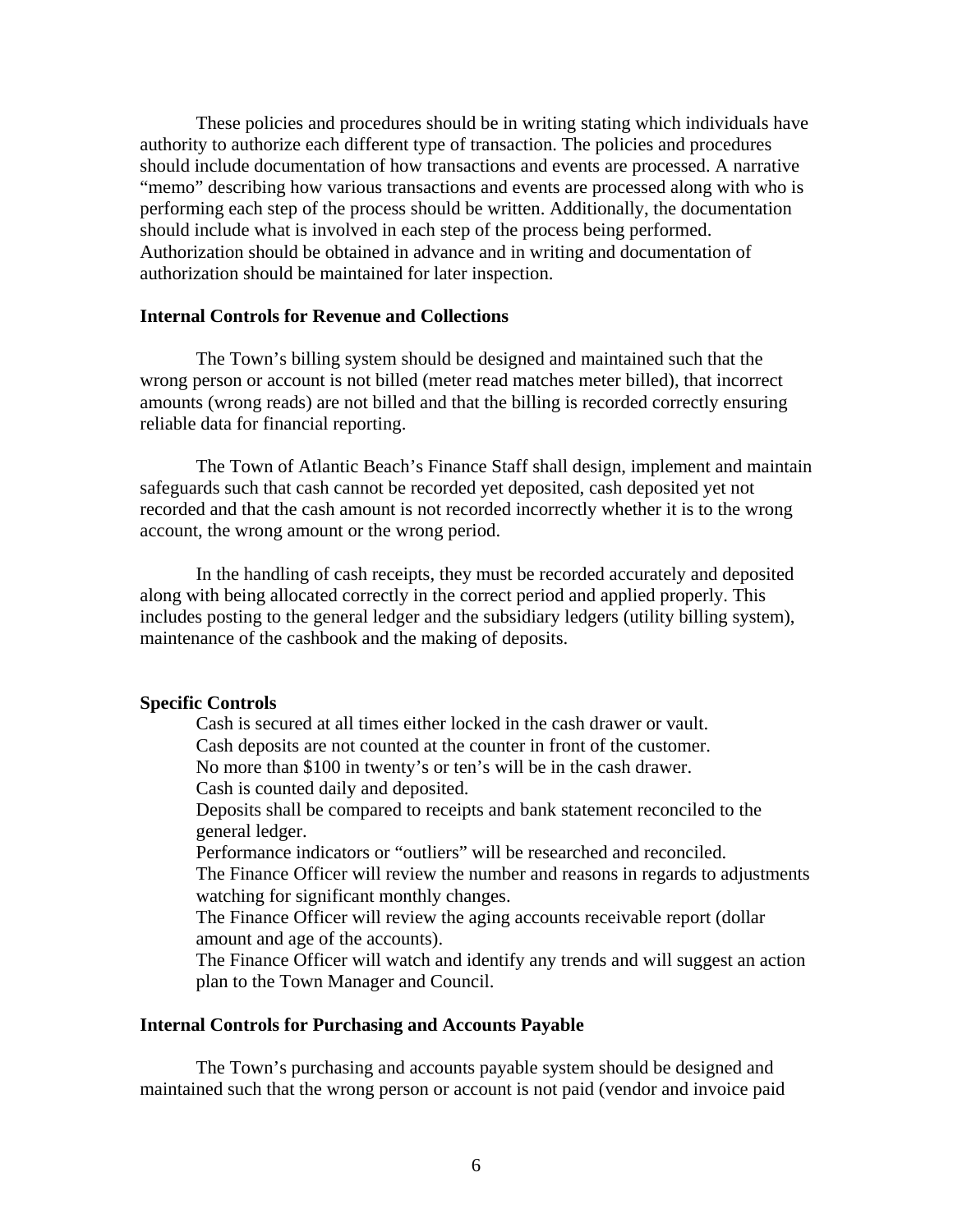matches goods delivered), that incorrect amounts are not paid and that the purchasing and accounts payable activity is recorded correctly ensuring reliable data for financial reporting.

 The Town of Atlantic Beach's Finance Staff shall design, implement and maintain safeguards such that all purchases are properly (authorization, budget, compliance with bidding procedures, etc.) recorded and paid timely after verification that the goods or service have been supplied. Additional safeguards shall be in place to ensure that all transactions are accurate and complete (payment made yet not recorded or purchase made but not recorded).

#### **Specific Controls**

Prior to purchase there is proper authorization and a purchase order issued. Prior to purchase initiation bid requirements have been satisfied.

Prior to purchase that there is sufficient budget available.

 The Accounting Technician shall ensure that the proper recording and release of encumbrances occurs.

 The requisitioning of supplies and services shall be initiated in such manner as to take advantage of discounts due to volume, timing and discounts, shipping, etc.

All expenditures shall be reflected in accounting records in the proper line item.

The payment amount will match the invoice and purchase order amounts.

All expenditures will be allocated to the correct period.

All expenditures will be charged to the correct fund or account.

 All invoices will contain sufficient information to identify the payee's existence and for verification of the occurrence of the expense.

 The Accounting Technician shall compare invoice, purchase order quantities and price.

The Accounting Technician shall match purchase order number and original invoice number to avoid duplicate payments.

 Checks shall be matched to invoice and purchase order before being issued checking for correct vendor and dollar amount.

 Departmental Directors and the Finance Department shall monitor all grant funds to ensure that all purchases and payments are in grant compliance to avoid ineligible expenditures.

 The Finance Officer will monitor all purchases and expenditures and watch for exception.

 All new vendor requests shall be properly authorized by the Department Head and contain physical address, mailing address, telephone number, contact and federal tax identification number. No vendors will be entered in the system without the proper tax information.

## **Internal Controls for General Ledger**

The Town's general ledger system should be designed and maintained such that activity is accurate and complete ensuring reliable data for financial reporting. The general ledger accounts shall be reconciled monthly and match the subsidiary systems.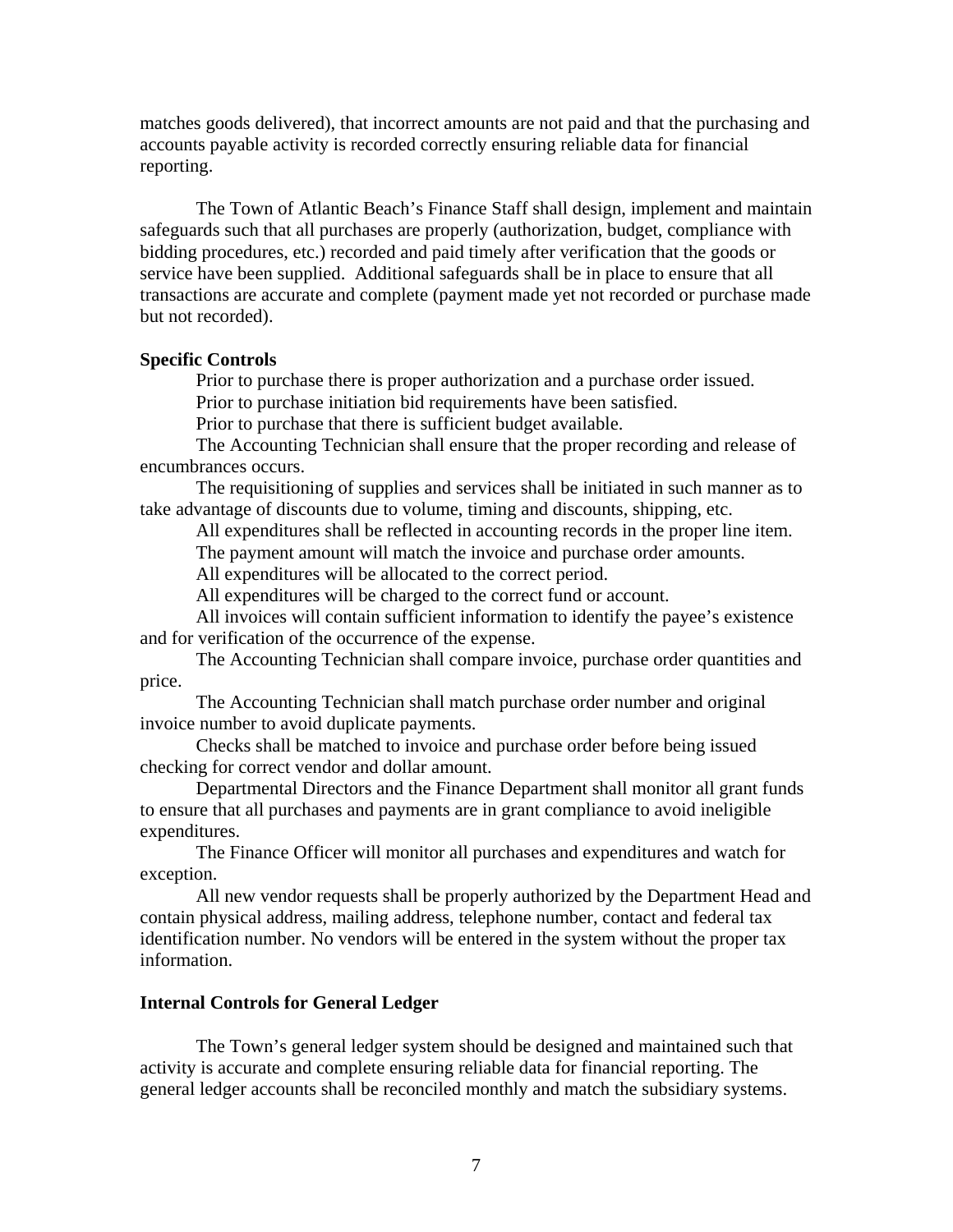# **Specific Controls**

All accounts will be reconciled monthly..

The Finance Officer will complete a budget to actual monthly report for the Town Council watching for variances and unexplained increases in cost.

The bank reconciliation will be reviewed to see if there are any unexplained differences between cash reported by the bank and unit's accounting records.

 An annual physical inventory of equipment will be completed and compared to the accounting records. Any unaccounted differences will be reported to the Town Manager.

#### **Internal Controls for Payroll**

The Town's payroll system should be designed and maintained such that the wrong person is not paid nor paid the wrong amount that terminated employees are not paid and that changes to the system are properly authorized. Payroll activity recorded should be recorded correctly to ensure reliable data for financial reporting.

 The Town of Atlantic Beach Finance Staff shall design, implement and maintain safeguards such that all payroll expenditures are properly (authorization, budget, match time sheet, city personnel policy, etc.) recorded and paid timely. Additional safeguards shall be in place to ensure that all transactions are accurate and complete (payment made yet not recorded or payment worked but not recorded).

#### **Specific Controls**

 The Senior Accounting Technician shall ensure that all pay calculations are correct and error free and paid to actual employees.

 The Senior Accounting Technician shall watch that employees are not overpaid, that pay is not inflated nor that employees are paid for work not done. All salary increases must be properly authorized. Also, will watch that the reverse with underpayment does not occur.

All payroll expenditures shall be allocated to the correct fund and line item.

All payroll expenditures shall be charged to the correct period.

 All payroll documentation including time cards/sheets and overtime are properly approved by the Departmental Director prior to payroll preparation.

 All payroll and personnel records should be properly designed so that changes in salaries and wages are properly documented in personnel file.

All payroll and personnel records will be secure.

All payroll payments will be by direct deposit.

 There will be segregation of incompatible duties ensuring that the allocation of wages and salaries is accurate.